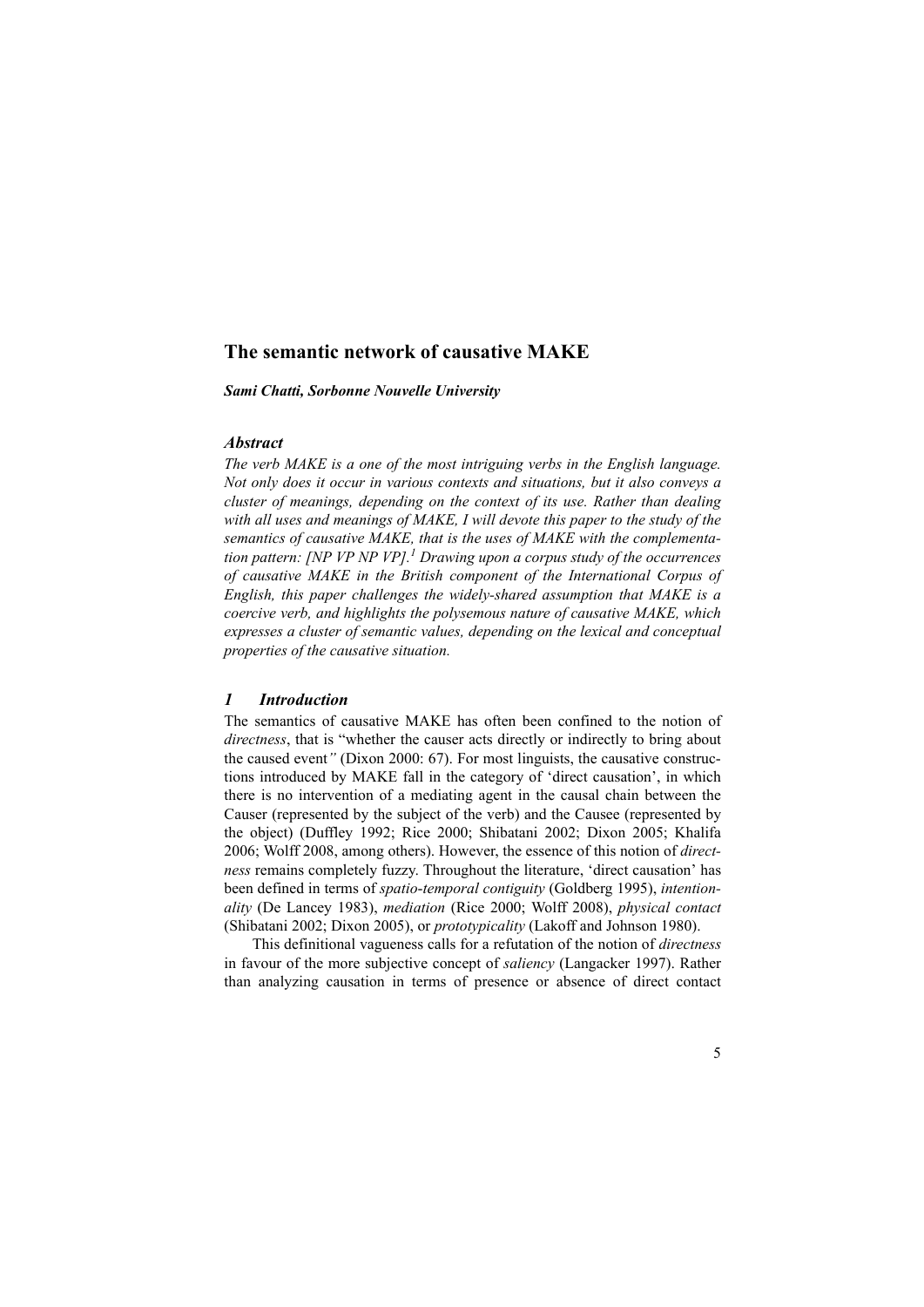between the Causer and the Causee, I will portray the causative situation in terms of a very basic energy flow process, which emanates from the Causer (energy source) and affects the Causee (energy sink). Consequently, the semantics of causative MAKE will be highly contextually-mediated, bringing, thus, to light the role of lexical features and conceptual properties in meaning identification.

Following Talmy (2000), I will claim that causative MAKE portrays a force-dynamic relation, where the Causer bears some relation of impingement to the Causee. Based on a corpus study of the causative occurrences of MAKE in the British component of the International Corpus of English (hereinafter ICE- $GB$ ),<sup>2</sup> this paper will elaborate a newly semantic typology for causative MAKE, which focuses on three salient features: (i) animacy of the Causer and the Causee, (ii) evaluation of the causal process, and (iii) nature of the balance of power.

## *2 Polysemy of causative MAKE*

The meaning of a polysemous verb is often contextually-determined and depends to the same extent on lexical properties of the particular arguments as it does on the base meaning of the verb itself. Within the scope of a causative sentence, evaluation of the causal process, animacy of the Causer and the Causee, and their relative strengths are most prominent in sense identification. Causative MAKE conveys one sense rather than another, depending on the animacy of the Causer and the Causee, their relative strengths as well as the evaluation of the causal process.

### *2.1 The coercive reading*

Causation and coercion are two separate notions whose sphere of use does not necessarily overlap. For most linguists, however, MAKE portrays a coercive causation, where the Causer bears some relation of forceful impingement to the Causee. The well-known description of causative MAKE as a "verb of coercive effect" (Quirk *et al.* 1985: 1205) assigns to this verb a force-dynamic interpretation, which stresses the idea that the Causee was forced to bring about the action denoted by the Causer. The rationale behind this reasoning lies on the high frequency of causative MAKE with animate contexts, where a [+ animate] Causee undergoes a change of state due to the volitional action of a [+ animate] Causer.

There are, however, a lot of instances where MAKE has an inanimate Causee: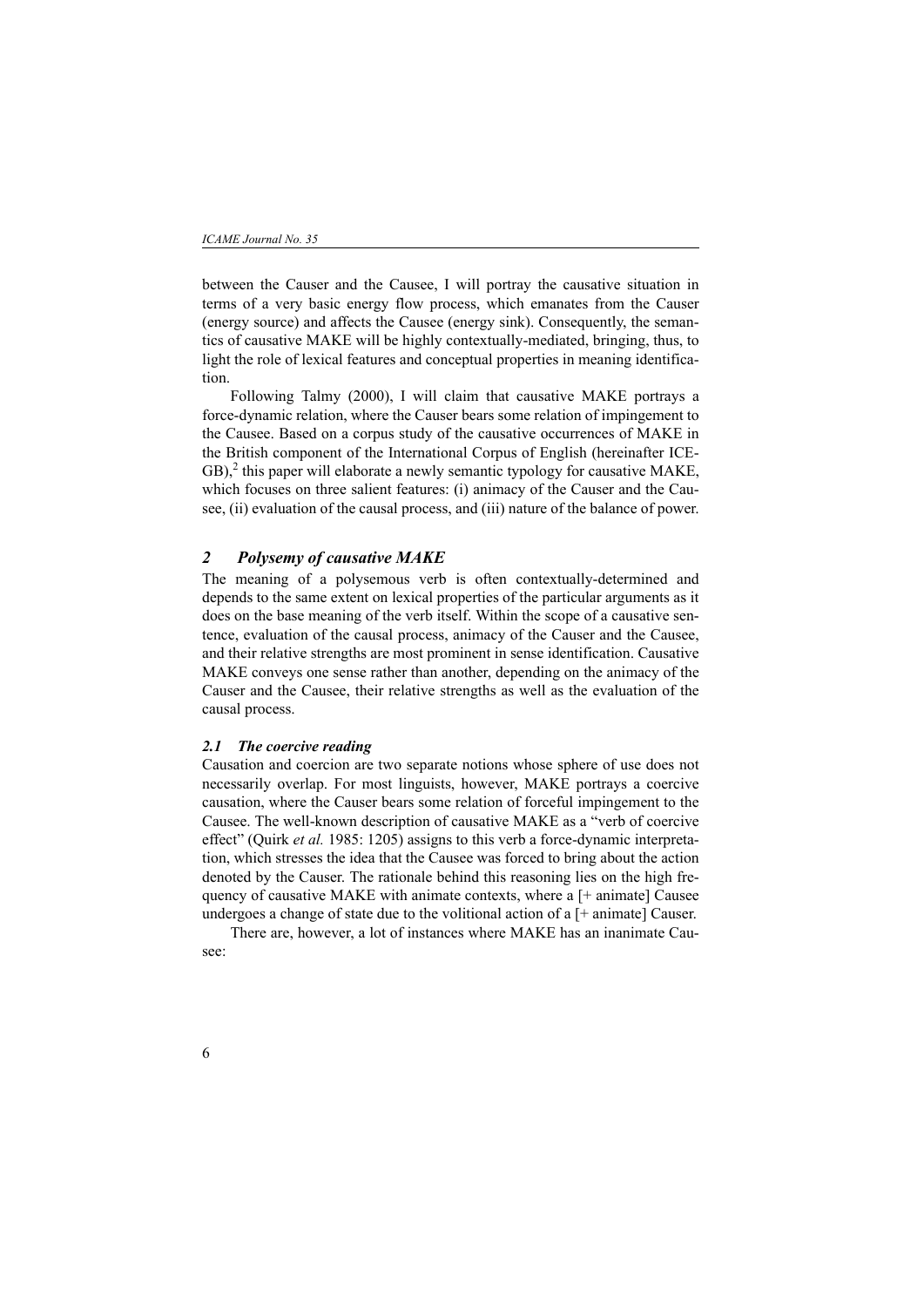(1) The sun made the flowers wilt.

Example (1) is a particularly telling example, because flowers do not even have a non-volitional tendency not to wilt (if anything, they have a tendency to wilt). Similarly, there is no implication of coercion when causative MAKE is used with verbs of experience:

(2) His attentions made her feel giddy.

Therefore, the assumption that causative MAKE is a verb of coercive meaning turns out to be only partially true. Furthermore, the data drawn from the ICE-GB corpus shows that the semantics of causative MAKE involves a cluster of senses, with coercion as just one possible – but not necessary – reading.

Generally speaking, the notion of coercion portrays a dynamic causative situation, whereby the Causee undergoes a change of state due to the Causer's action. Following Dixon (2005: 312), I will consider the notion of coercion in a broader sense, that is to refer to cases in which "the subject of the complement clause is – by its character or nature – impeding the success of the activity; make refers to overcoming this impedance". The following semantic conditions are, therefore, distinctive of the coercive reading:

- (i) The causative situation involves two  $[+$  animate] entities.
- (ii) The causal process is described as [pleasant].
- (iii) The balance of power entails a  $[+$  strong] Causer.

Each of these conditions instantiates one salient feature of the coercive situation. Firstly, animacy<sup>3</sup> places the causative interaction at the animate, intersubjective level. Secondly, unpleasantness implies a case of strong resistance from the Causee against the Causer's impingement. Finally, the condition of strength ensures the realization of the causal process, regardless of the Causee's intrinsic volition. Together, these conditions convey a coercive interpretation of the verb MAKE throughout the ICE-GB corpus. What examples (3) and (4) have in common is that they satisfy each of the three defining conditions of coercion, listed above.

(3) Perhaps most distressing of all were the experiences of hearing or being made to watch other people being tortured.

<ICE-GB:S2A-034 #094:3:A>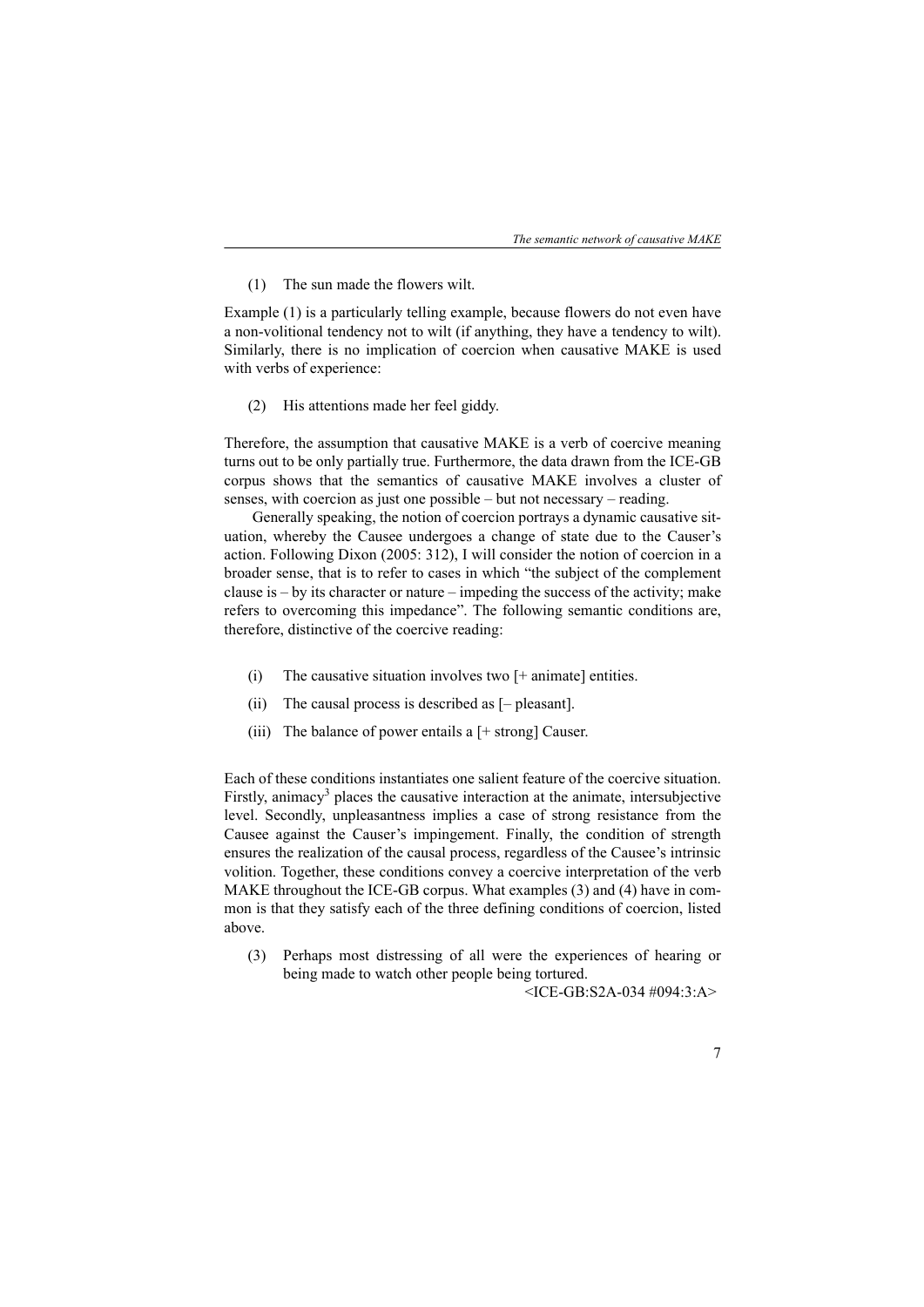(4) So when I got to the airport they stripped me completely naked and made me bend over and touch my toes at the airport.

<ICE-GB:S2A-050#128:1:A>

In line with these conditions, the causative situation described in examples (3) and (4) conveys a coercive interpretation of the verb MAKE. Both the adjective *distressing* and the participle *tortured* in (3), contribute to the conceptualization of a context depicting torture. Such context involves a disparity in the balance of power between the Causer and the Causee, which results in a change of the latter's state. Similarly, the use of expressions such as *stripped completely naked*, *bend over* and *touch my toe* in example (4) connote the causal process as [– pleasant], upholding thus the coercive dimension within the semantics of causative MAKE.

In this use, MAKE is synonymous with FORCE – the coercive verb *par excellence*. In example (5), FORCE overlaps with coercive MAKE, showing therefore the synonymy between the two verbs in coercive contexts:

 (5) Pitt was simply using his star power to force the celebrity press to cover poverty and disease. (Newsweek, 10 July 2010, p. 60)

The contrast between the nominals *celebrity press* and *poverty and disease* reveals the gap between the Causer's intention and the Causee's tendency. Clearly, the conceptual schema is one of coercion as it depicts a Causer using *his star power* to overcome the Causee's reluctance and push him to accomplish an action which the Causee would not have spontaneously undertaken.<sup>4</sup>

#### *2.2 The directive reading*

Causative MAKE also occurs in situations in which the causal process is denoted as [+ pleasant]. This positive portrayal of the causal situation would logically counter any coercive interpretation of the causative verb in use. I suggest, therefore, to assign a directive reading to causative MAKE when it occurs in situations that match the following semantic conditions:

- (i) The causative situation involves two [+ animate] entities.
- (ii) The causal process is described as [*+* pleasant].
- (iii) The balance of power entails a  $[+$  strong] Causer.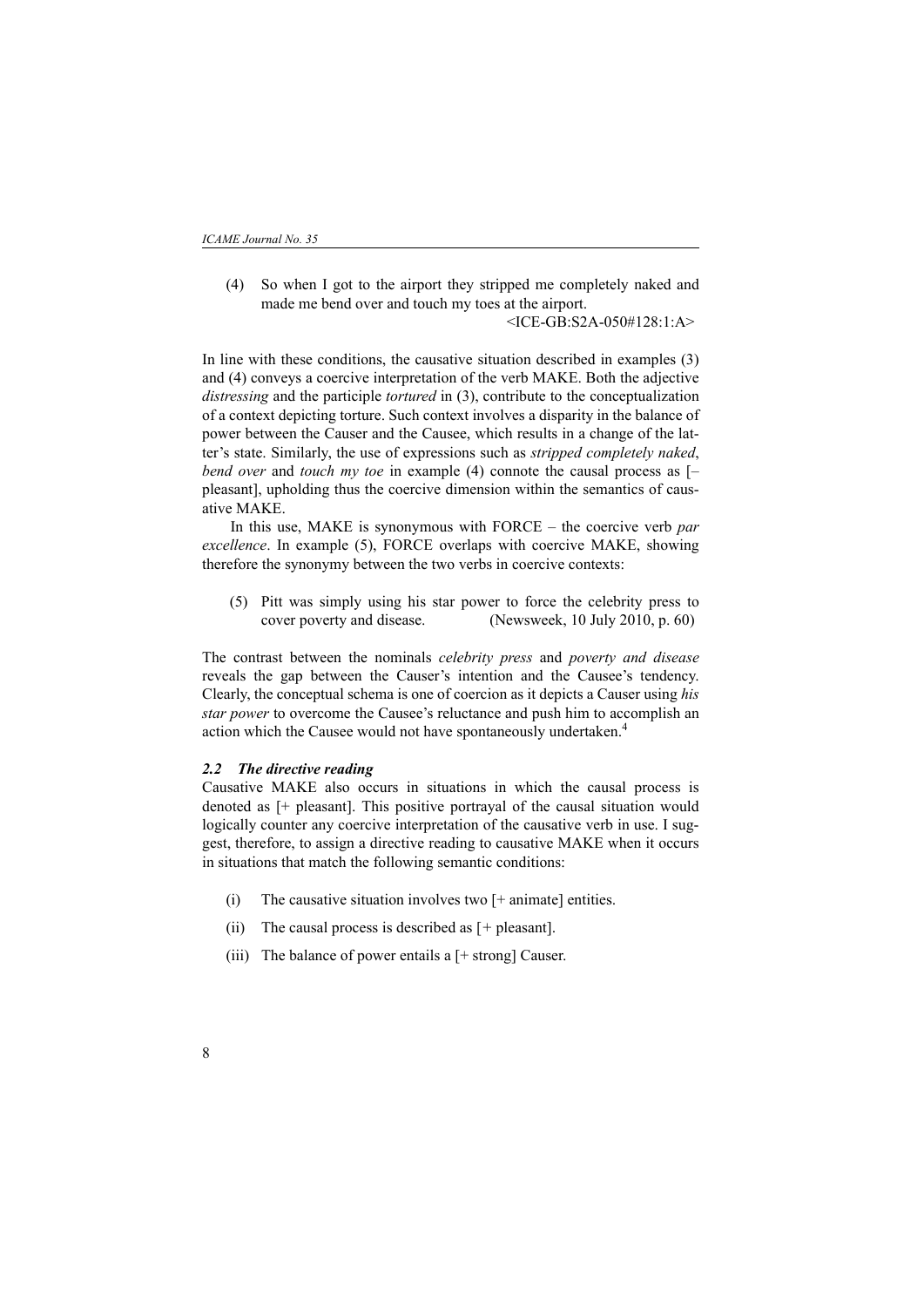Conditions (i) and (iii) are common to both the coercive and the directive readings. Consequently, the main difference between the two meanings lies in the evaluation of the causal process. The coercive reading implies strong resistance from the Causee, due to the unpleasant nature of the causal process, whereas the directive reading entails the realization of a pleasant process, against which the Causee would show little or no resistance. The directive reading is illustrated by examples (6) and (7) below:

- (6) They can make her feel easier because I think she feels she's being rather an intrusion.  $\langle$ ICE-GB :S1A-021 #164:2:A>
- (7) Eleanor at last had made her feel she's not excluded from anything. <ICE-GB:W2F-009 #045:1>

There should be no opposition between the psychological nature of the causal process, on one hand, and the directive interpretation of the causative verb, on the other. Unlike Wierzbicka (1998), who accords a special statute to the "MAKE…feel" constructions, I include these structures under the directive reading, as long as they satisfy the semantic conditions set above. This inclusion is based on Freudian's 'divided self' rationale which opens the way to an analysis of psychological events in terms of physical events, that is depending on the type of the dynamic interactions they portray.

This particularity set apart, examples (6) and (7) perfectly match the basic conceptual schema of causative situations. The comparative adjective *easier* in example (6) stands in opposition to the nominal *intrusion*, indicating thus a positive change of state. Generally speaking, the action undertaken by the Causer alters the Causee's feeling, which moves from anxiety to ease. A similar analysis can be applied to example (7). In this example, the Causer overcomes the Causee's resistance and brings about a positive change of state in the Causee. This beneficial turn of events is further supported by the use of the adjectival *not excluded*, which gives a positive connotation to the causal effect.

### *2.3 The control reading*

The notion of control is part of the cluster of meanings inherent in the causative use of the verb MAKE. Typically, the control involves a manual operation by which a  $[+$  animate] entity acts on a  $[-$  animate] entity and brings about a change in the latter's state. The inanimate nature of the Causee counters either a coercive or a directive reading of the causative verb. The  $[\pm$  pleasant] figure loses its pertinence, since the causal process refers to an inanimate entity devoid of any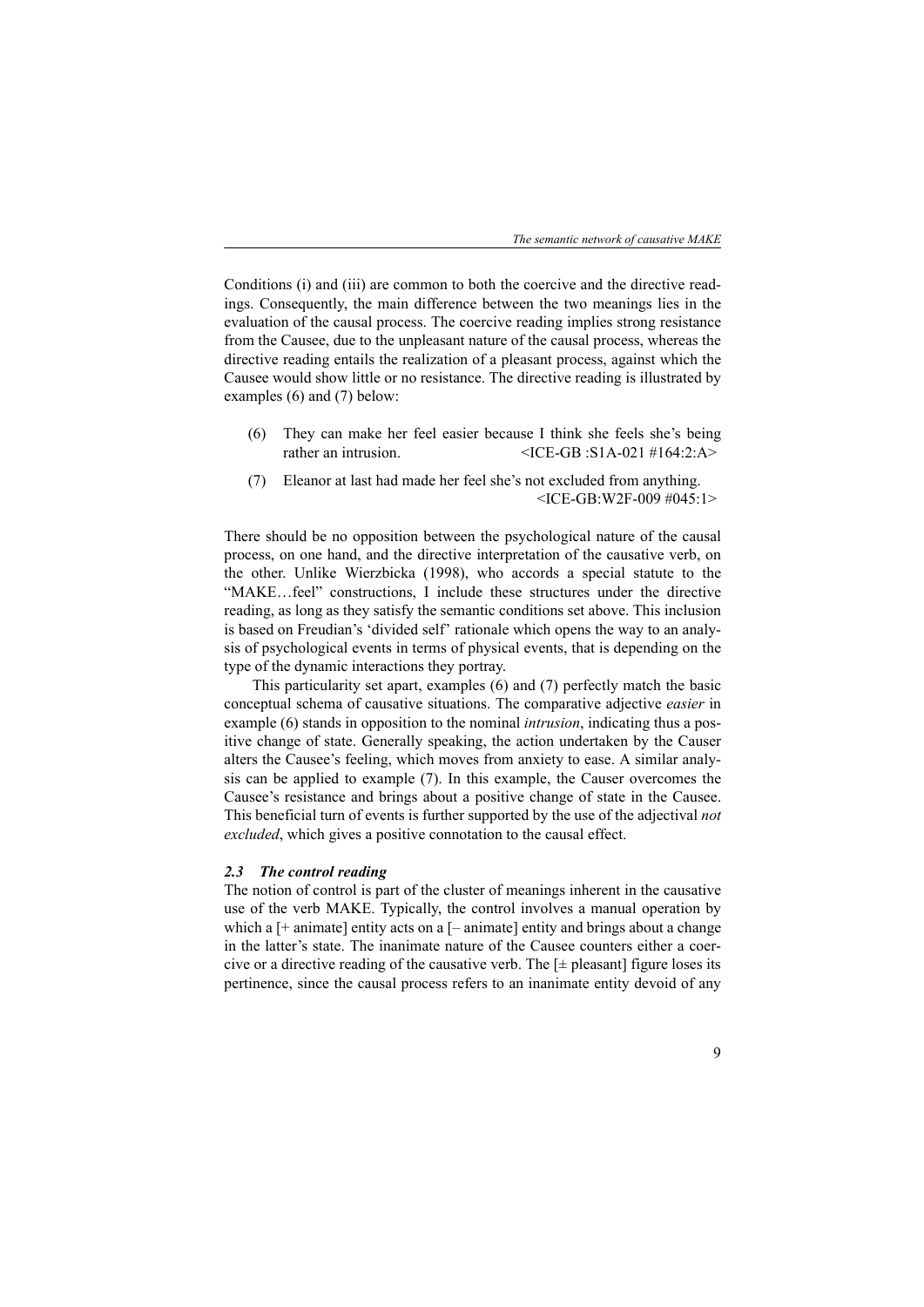volition or intentionality of its own. As for the balance of power, it shifts in favour of the Causer due to its higher degree of animacy and agentivity. Consequently, the following two conditions can be used to define the control reading:

- (i) The causative situation involves a  $[+animate]$  Causer and a  $[-animate]$ Causee.
- (ii) The balance of power entails a  $[+$  strong] Causer.

The combination of these two conditions assigns a control reading to causative MAKE. This is illustrated in examples (8) and (9) below:

(8) You can get into a car and make it move

ICE-GB:S1A-097 #142:1:B>

(9) Low volley is hard to play, but Tim makes it look easy <ICE-GB:W2D-013 #148:1>

These examples portray the same causal schema in which a  $[+$  strong],  $[+$  animate] Causer impinges on a [– strong], [– animate] Causee and alters its state. The modal of capability (*can*), in (8), indicates a clear shift in the balance of power in favour of the Causer. Due to the Causer's impinging action, the Causee's state undergoes a change from rest to motion (*move*). The same analysis can be applied to example (9). Here the *but* conjunction illustrates a change from an initial situation which is *hard* to a new situation which *look[s] easy*.

### *2.4 The implicative reading*

The causative interaction between an inanimate entity and an animate entity portrays a counterfactual relation whereby the causing event necessarily produces the resultant effect. I suggest attributing an implicative reading<sup>5</sup> to causative MAKE when it occurs in situations that match the following semantic conditions:

- (i) The causative situation involves a [- animate] Causer and a [+animate] Causee.
- (ii) The causal process is described as [*+* pleasant].
- (iii) The balance of power entails a  $[+$  strong] Causer.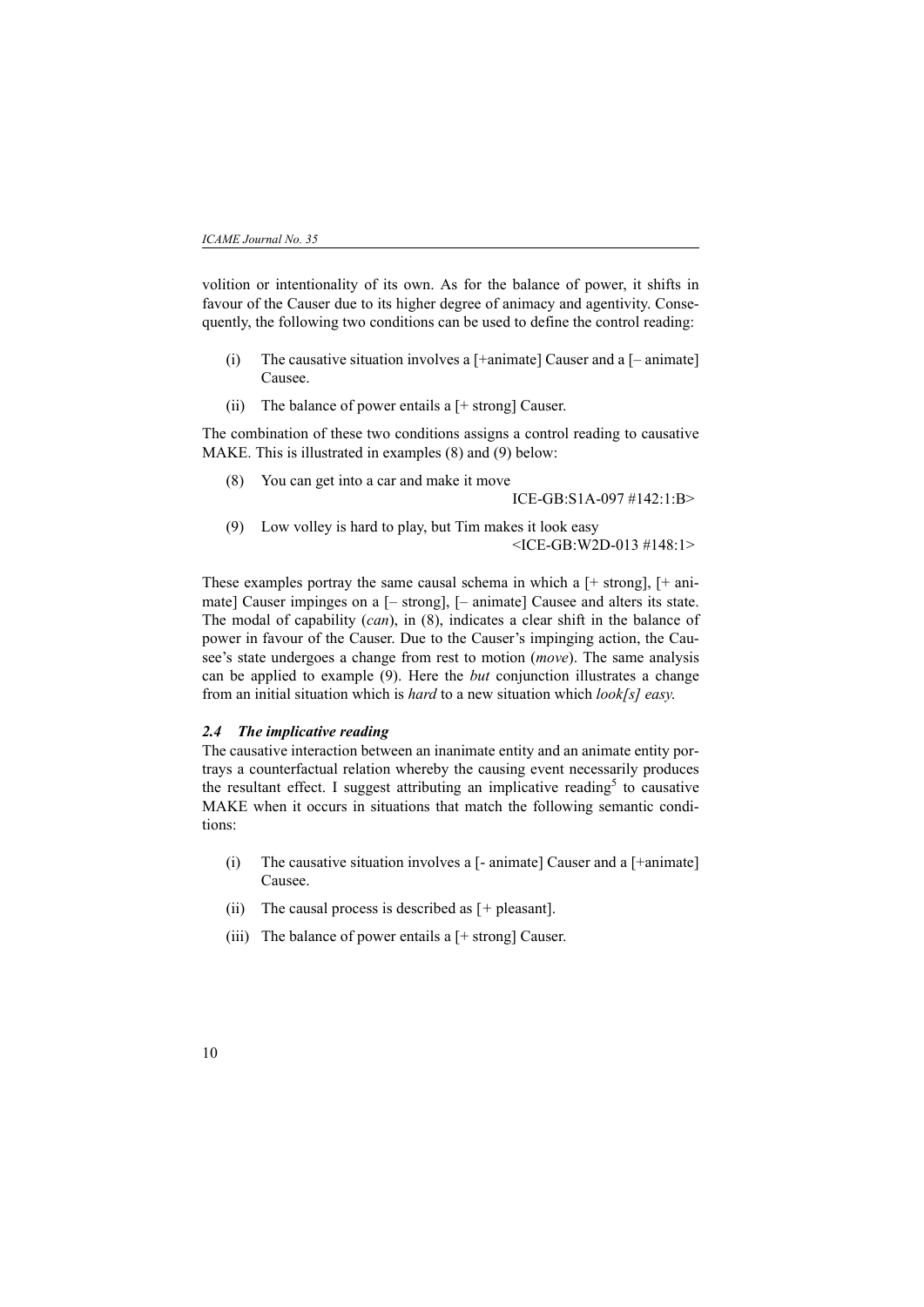Examples (10) to (12), below, all comply with this implicative schema:

(10) Impressive views of Yosemite with its massive rocks and beautiful forests made me wish we'd made it there this holiday.

<ICE-GB :W1B :011#099 :2>

(11) It's a beautiful park, especially the parts with trees and water which make you feel you're not in a city at all.

<ICE-GB :W1B-012#061 :1>

(12) Religion is supposed to make you behave well to the people around you treat them with respect and dignity and caring and kindness. <ICE-GB:S1A-084 #191:1:B>

The mental dimension of these causal processes does not challenge the implicative reading of the causative verb in use. As in a physical interaction, a natural element (*rocks*, *trees*, *water*) or a moral concept (*religion*) acts on an animate Causee and affects his/her state of being. Indeed, it is the charming landscape in (10), the beautiful park in (11), and the religious belief in (12) which change the Causee's feelings or behaviour. Moreover, the use of adjectives like *impressive*, *massive* and *beautiful*, in (10), and the appearance of nominals like *respect*, *dignity*, *caring* and *kindness*, or even the adverb *well*, in (12), call for a positive evaluation of the causal process. In example (10), for instance, the causal process takes the form of a *wish*, showing thus the Causer's complete and natural adhesion to the Causee's intrinsic tendency. This context in which a [– animate] Causer impinges on a [+ animate] Causee and brings about a pleasant change in the latter's state assigns an implicative reading to causative MAKE.

### *2.5 The effective reading*

Unlike implication, the effective reading refers to causative situations in which a physical object or event impinges on a human subject in an unpleasant way. This negative evaluation of the causal process distinguishes the effective reading from the coercive one. The following conditions define the effective reading:

- (i) The causative situation involves a [- animate] Causer and a [+animate] Causee.
- (ii) The causal process is described as [- pleasant].
- (iii) The balance of power entails a [+ strong] Causer.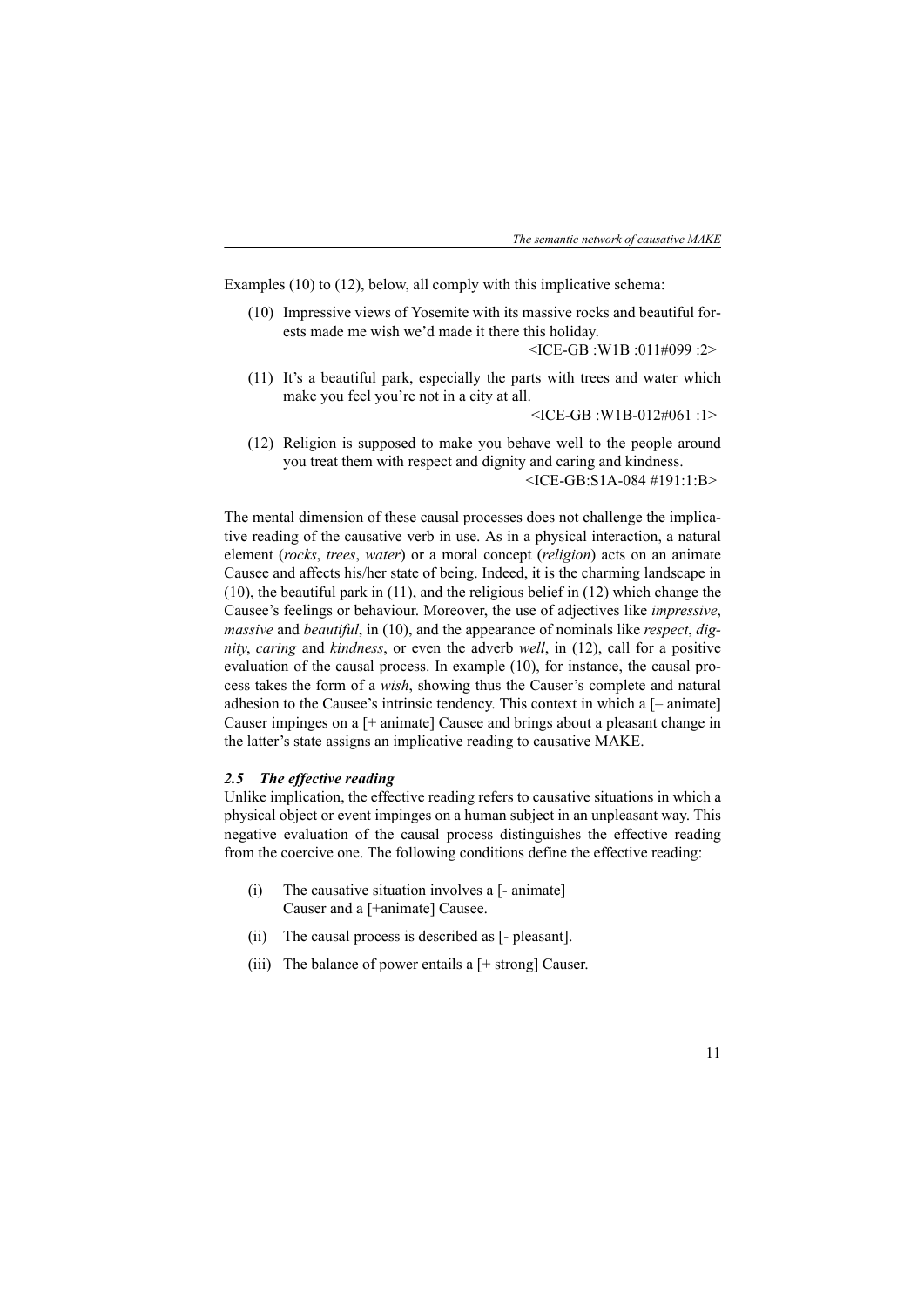Causative MAKE in example (13), below, conveys an effective reading in accordance with the semantic conditions stated above.

(13) Diarrhoea kills children by making them dehydrated.

<ICE-GB:S2B-022 #127:2:A>

Here the lexical items *kill* and *dehydrate* reveal the unpleasant nature of the causal process, as indicated in condition (ii). In this context, the Causee would strongly resist the Causer's impingement, but in vain. Consequently, the Causee undergoes an immediate change of state which assigns an effective reading to causative MAKE.

### *2.6 The mechanical reading*

Rather than being restricted to one particular context, causative MAKE can occur in all types of causative situations including purely physical interactions, where the laws of nature have the upper hand. In this kind of context the causal process takes the form of a mechanical relation governed solely by the conditions of animacy and balance of power.<sup>6</sup>

- (i) The causative situation involves two [- animate] entities.
- (ii) The balance of power entails a  $[+$  strong] Causer.

It goes without saying that condition (i) excludes any coercive or directive reading of causative MAKE. Therefore, I propose to assign it a mechanical reading in order to account for physical contexts of the kind illustrated in examples (14) and (15) below:

- (14) The rays of light make the columns appear to soar, as though weightless. <ICE-GB:W2B-003 #029:1>
- (15) Light falling on the chemical element selenium made its resistance change. <ICE-GB:W2B-034 #013:1>

The regularity of the causative situation holds to the disparity in the balance of power, as indicated in condition (ii). In fact, the causal process embodies a counterfactual relation of the type "if  $(x)$  occurs...then  $(y)$  follows" (Lewis 2001: 197). The rationale behind the conceptualization of examples (14) and (15) involves a basic law of nature which states that an isolated object naturally tends towards a state of equilibrium, provided that no other object intervenes. There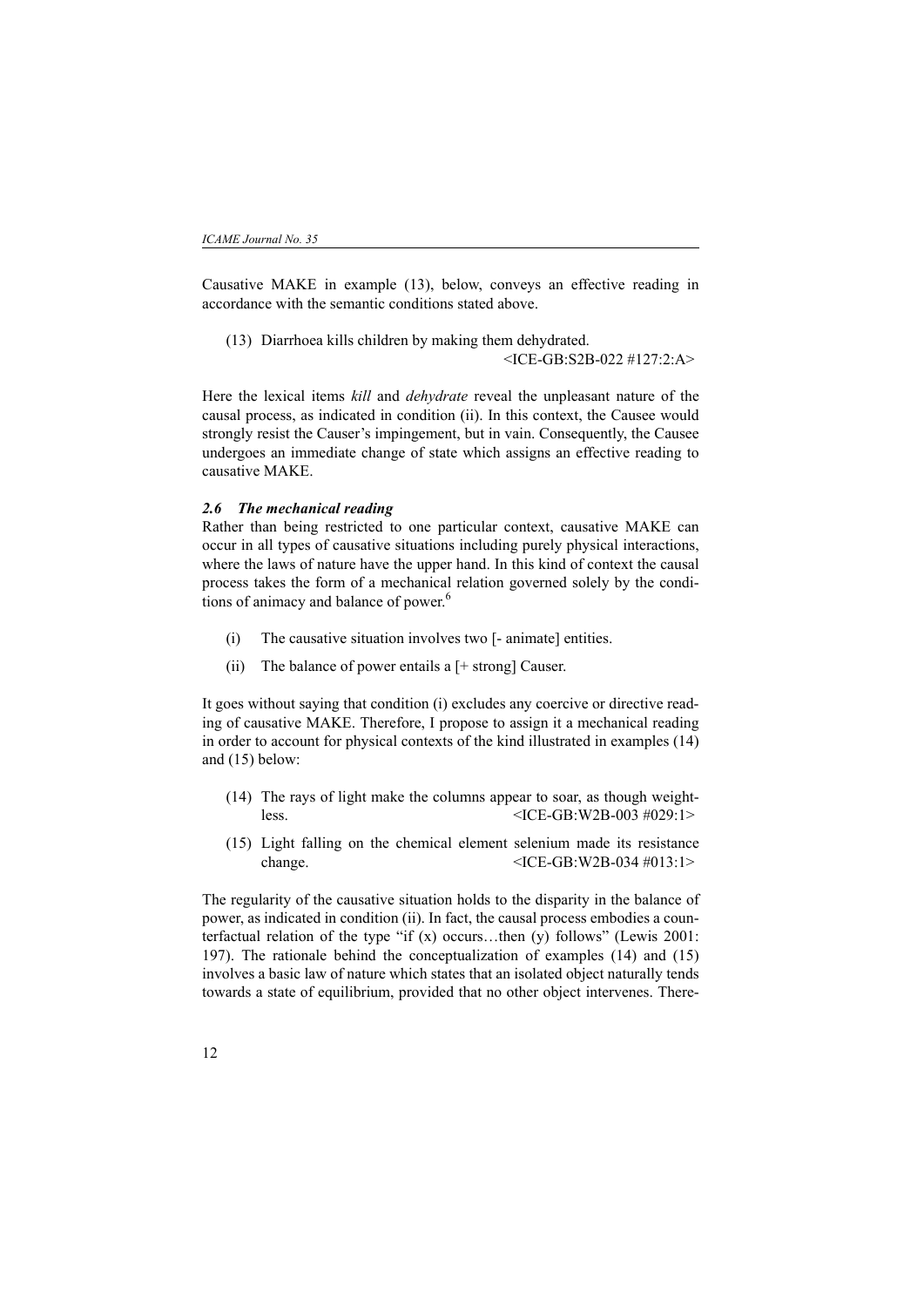fore, any additional energy flow coming from the Causer would *de facto* generate an immediate change in the Causee's state. Neither the appearance of the *columns* in (14), nor the resistance of the *selenium* in (15) will change unless a stronger Causer intervenes to alter this initial state of equilibrium. Throughout the ICE-GB corpus, this mechanical interaction governs the use and meaning of causative MAKE when it occurs in inanimate contexts.

### *3 Toward a semantic network of causative MAKE*

The application of this theoretical model on the occurrences of causative MAKE in the ICE-GB corpus offers a fine-grained and quantitative approach to the verb's semantics. Table 1, below, presents the distribution of the senses of causative MAKE in the ICE-GB corpus.

*Table 1*: Distribution of the senses of causative MAKE in the ICE-GB corpus

| Meaning     | Frequency | Percentage |  |
|-------------|-----------|------------|--|
|             |           |            |  |
| Coercive    | 23        | 19.65      |  |
| Directive   | 16        | 13.67      |  |
| Implicative | 30        | 25.64      |  |
| Effective   | 15        | 12.82      |  |
| Control     | 12        | 10.25      |  |
| Mechanical  | 21        | 17.95      |  |
|             |           |            |  |
| Total       | 117       | 99.98      |  |

Drawing upon this corpus study, I propose the following semantic network for the occurrences of causative MAKE in the ICE-GB corpora (Figure 1):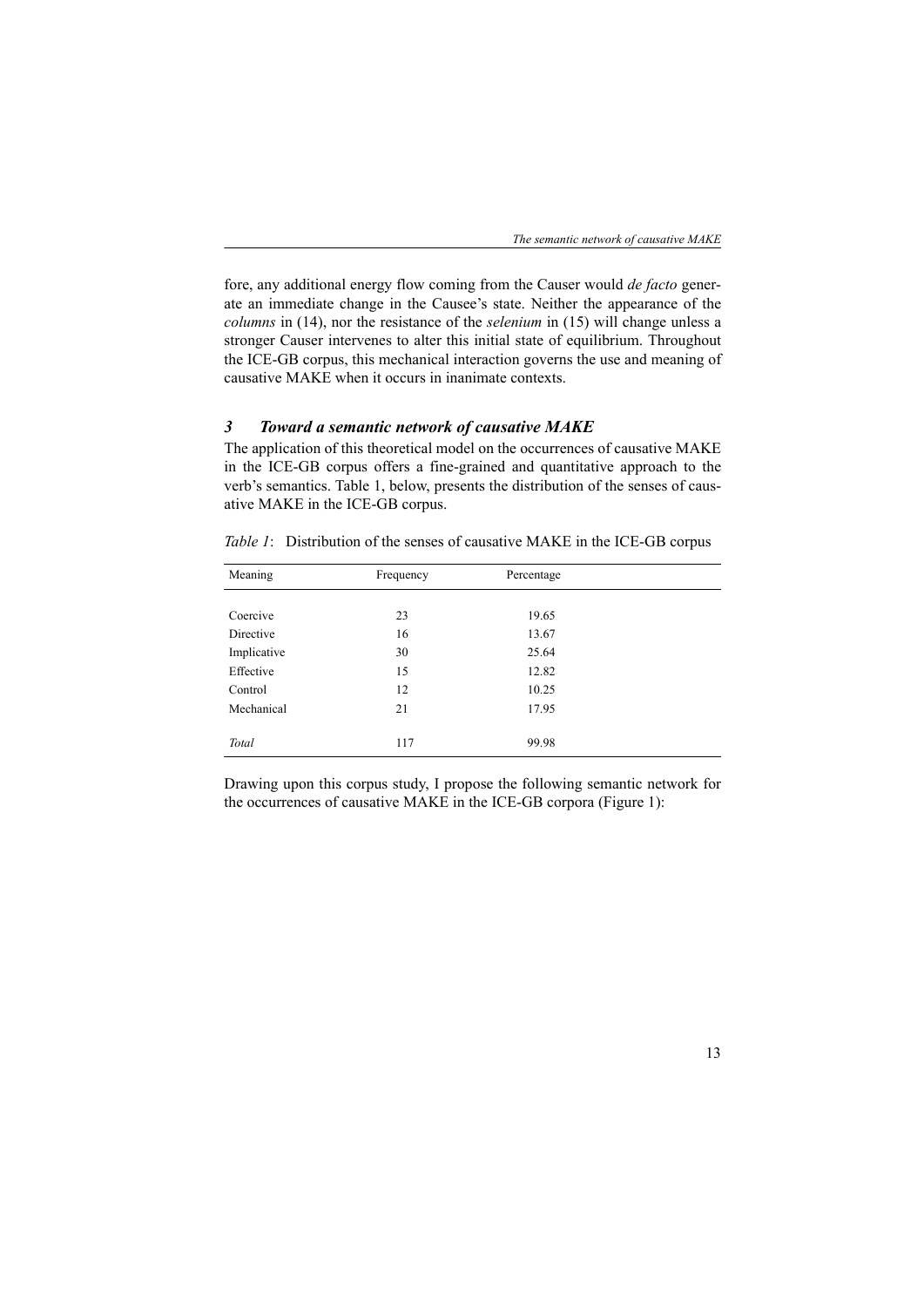

*Figure 1: Semantic network of causative MAKE in the ICE-GB corpus* 

The data in Table 1 and Figure 1 show that causative MAKE is a highly polysemous verb which conveys a cluster of different readings, depending on the lexical and conceptual context of its use. More surprisingly, this study overturns the widely-shared assumption that MAKE is a coercive verb (Quirk *et al*. 1985; Wierzbicka 1998; Shibatani 2002; Dixon 2005, among others). Not only is coercion just a possible sense of causative MAKE, it is also far from being the most frequent one. In fact, coercion is only the second most commonly occurring use of causative MAKE with a frequency ratio almost equal to that of the mechanical reading. The implicative reading accounts for a quarter of the uses of causative MAKE throughout the ICE-GB corpus. This means that causative MAKE tends to occur more frequently in lexical contexts where an inanimate Causer impinges on an animate Causee and produces a beneficial change in the latter's initial tendency.

# *4 Conclusion*

The semantics of causative MAKE hinges on the distribution of its lexical figures and conceptual properties. The present study is an attempt at targeting sense distinctions of causative MAKE motivated strongly or exclusively by differences in lexical features and conceptual considerations of the causative situation. The plausibility of this analysis stresses the accuracy of Cruse's (1986: 1)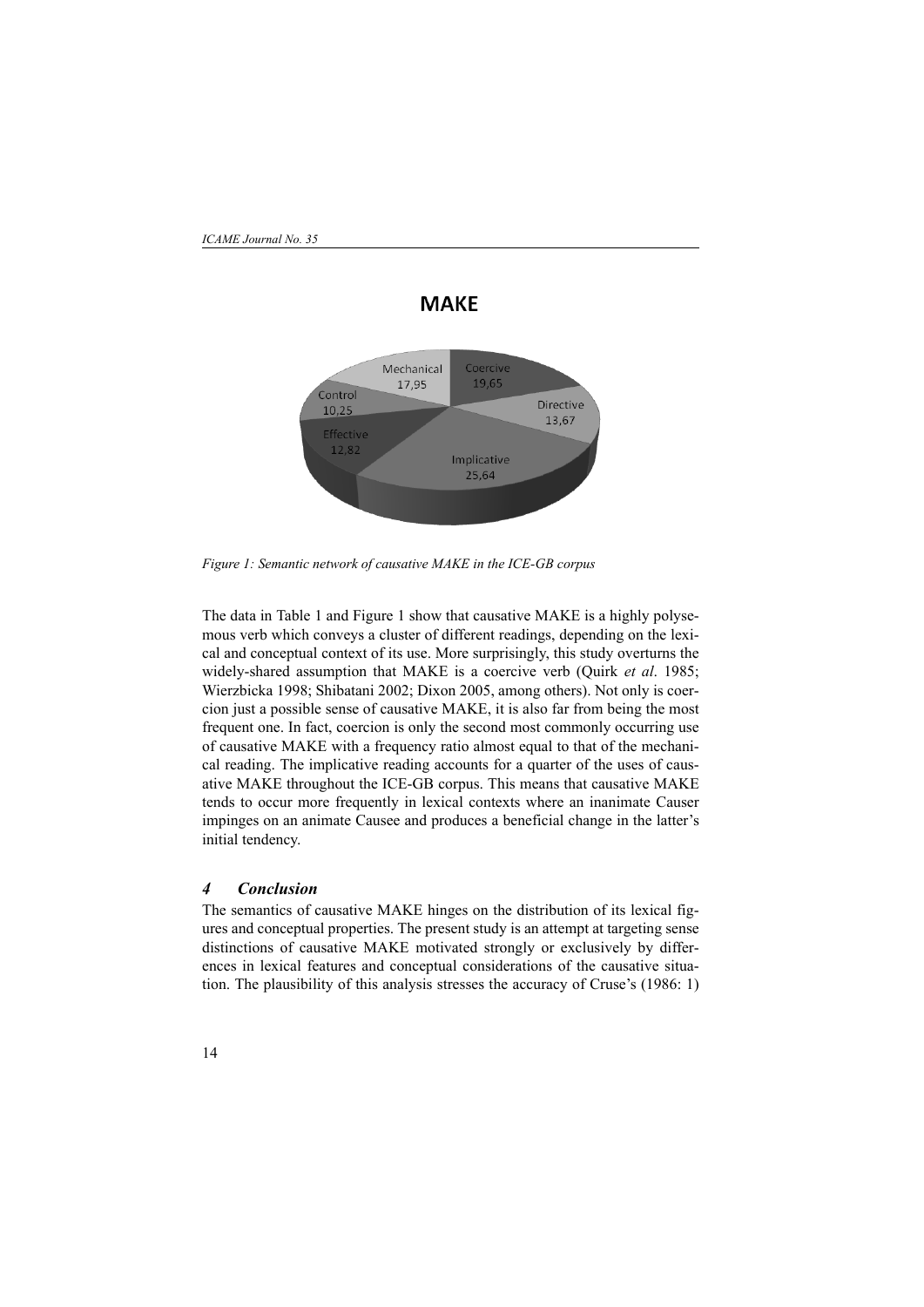statement that "the semantic properties of a lexical item are fully reflected in appropriate aspects of the relations it contracts with actual and potential contexts". In fact, the study of the verb's distributional characteristics reveals many if not most of its semantic and functional properties.

Contrary to the well-known animacy feature, the elaboration of the pleasantness parameter could be a matter of debate. However, the common characterization of human action as goal-oriented and the widely-shared distinction between 'intentional causatives' and 'accidental causatives' both support the soundness of this analysis. What is intentionality if not the pursuit of a desired end?

### *Notes*

- 1. I will ignore:
	- Uses of MAKE as a generic creation verb (i.e. make ice cream, make a card, etc.);

• Uses of MAKE with an NP and adjectival complement (i.e. make me sick, make me afraid);

• Uses of MAKE with two NP complements (i.e. make him president, made her a widow).

- 2. The ICE-GB contains one million words of spoken and written British English from the 1990s.
- 3. I will consider, for the purpose of this paper, animacy as a specific figure of the human beings. Animals and natural forces will be treated as [- animate]. Therefore  $[\pm$  animate] is to be interpreted solely as  $[\pm$  human].
- 4. In this context, the use of MAKE instead of FORCE would be totally acceptable: 'Pitt was simply using his star power to *make* the celebrity press cover poverty and disease'.
- 5. Implication is "a logical relation connecting any finite item with that which follows from it" (Haserot 1932: 497).
- 6. Due to the inanimate nature of the participants, the evaluation of the causal process is irrelevant.

### *References*

Chatti, Sami. 2009. Semantics of periphrastic causation. Unpublished Ph.D. thesis. Sorbonne Nouvelle University.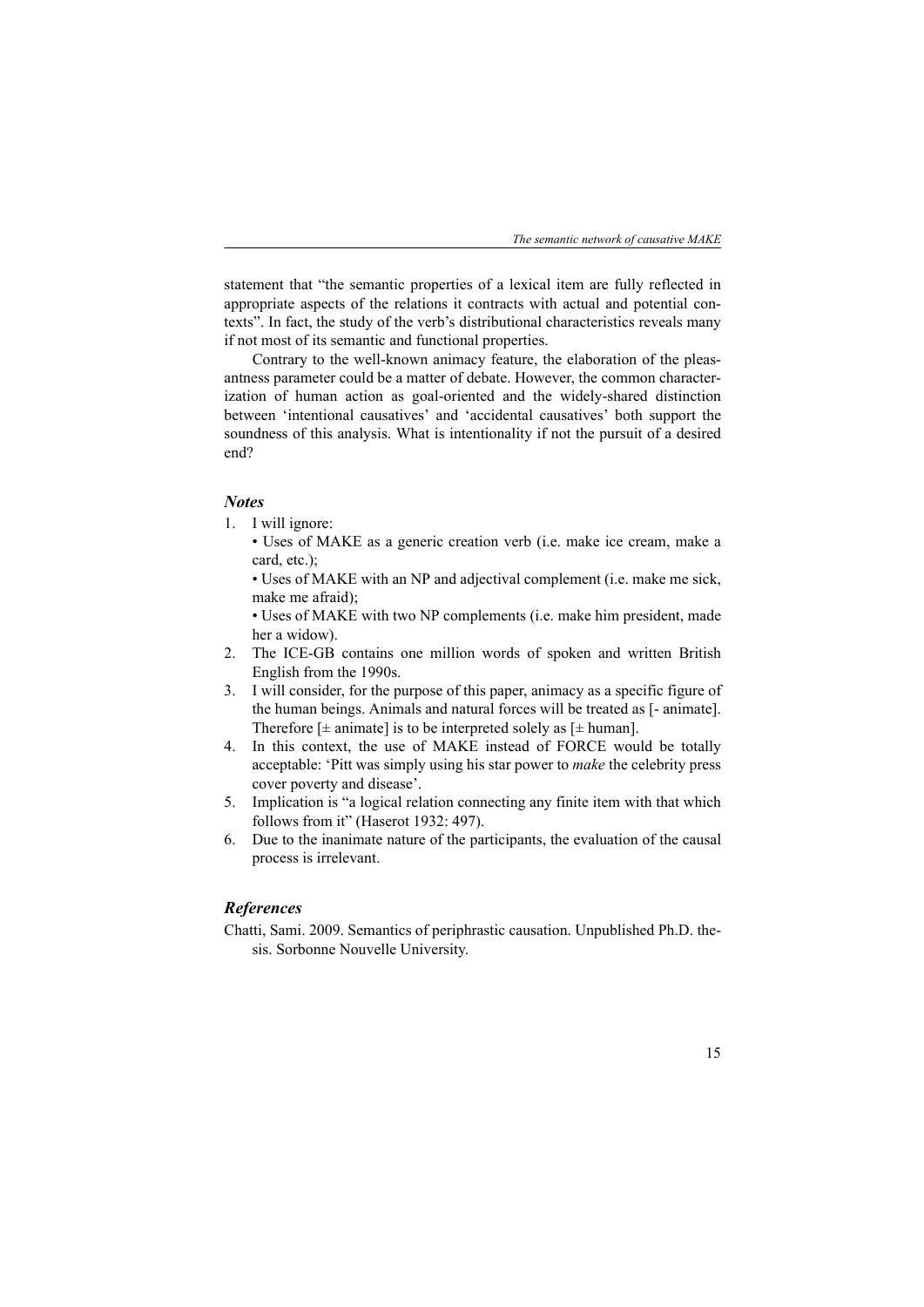- Comrie, Bernard. 1985. Causative verb formation and other verb-deriving morphology. In T. Shopen (ed.). *Language typology and syntactic description*, 309–348. Cambridge: Cambridge University Press.
- Croft, William. 1991. *Syntactic categories and grammatical relations: The cognitive organization of information*. Chicago: University of Chicago Press.
- Croft, William. 2009. Connecting frames and constructions: A case study of *eat* and *feed*. *Constructions and Frames* 1: 7–28.
- Cruse, David Alan. 1986. *Semantics*. Cambridge: Cambridge University Press.
- Dixon, Robert Ward. 2000. A typology of causatives: Form, syntax and meaning. In R. M. W. Dixon (ed.). *Changing valency: Case studies in transitivity*, 30–83. Cambridge: Cambridge University Press.
- Dixon, Robert. M. W. 2005. *A new approach to English grammar on semantic principles*. Oxford: Oxford University Press.
- Duffley, Patrick. 1992. *The English infinitive*. London and New York: Longman.
- Haserot, Francis Samuel. 1932. *Essays on the logic of being*. New York: Macmillan.
- Khalifa, Jean-Charles. 2006. Pour une cartographie des causatifs en anglais contemporain. *Corela* 4: 42–58.
- Lakoff, George and Mark Johnson. 1980. *Metaphors we live by*. Chicago: University of Chicago Press.
- Langacker, Ronald William. 1987. *Foundations of cognitive grammar.* Volume I: *Theoretical prerequisites*. Stanford: Stanford University Press.
- Langacker, Ronald William. 1999. *Grammar and conceptualization*. Berlin and New York: Mouton de Gruyter.
- Lewis, David. 2001. *Counterfactuals*. Malden: Blackwell.
- Nedjalkov, Vladimir and Georgij Silnitsky. 1973. The typology of morphological and lexical causatives. In F. Kieffer (ed.). *Trends in Soviet theoretical linguistics*, 1–32. Berlin: Reidel.
- Quirk, Randolph, Sidney Greenbaum, Geoffrey Leech and Jan Svartvik. 1985. *A comprehensive grammar of the English language*. London: Longman.
- Rice, Keren. 2000. Voice and valency in the Athapaskan family. In R. M. W. Dixon and A. Aikhenvald (eds.). *Changing valency*, 173–235. Cambridge: Cambridge University Press.
- Shibatani, Masayoshi. 1976. The grammar of causative constructions: A conspectus. In M. Shibatani (ed.). *Syntax and semantics* 6, 1–42. New York: Academic Press.